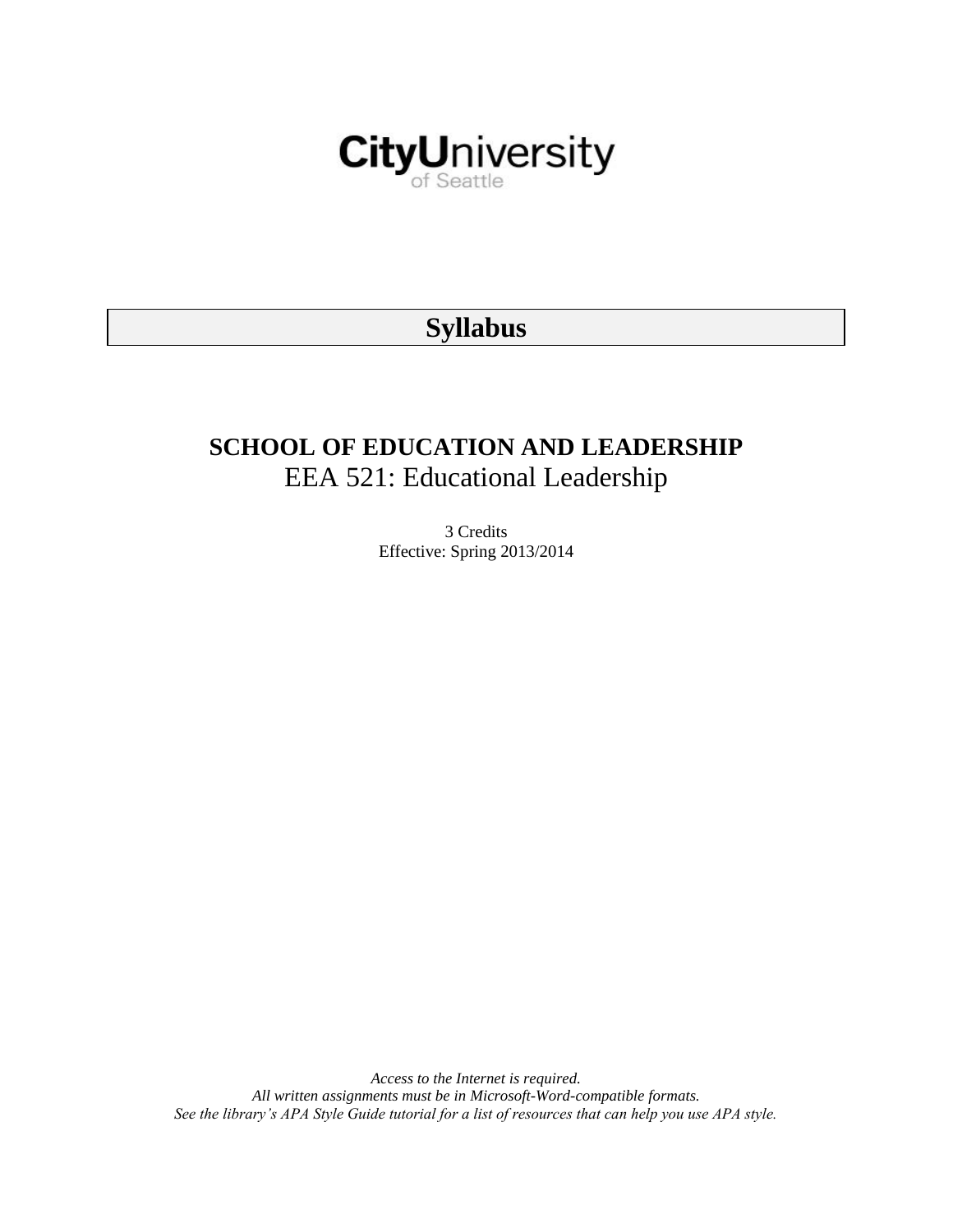## **FACULTY**

Faculty Name: FACULTY NAME

Contact Information: CONTACT INFORMATION

## [INSTRUCTOR MAY INSERT PERSONAL MESSAGE IF DESIRED]

## **COURSE DESCRIPTION**

This course develops the candidate's capacity for leadership in an educational/school setting. The course is a survey of such topics as positive impact on student learning; moral, resilient, servant, shared, and/or transformational leadership; diversity in schools; and the role of schools in modern society. The candidate begins work on the program's e-portfolio that includes a self-assessment and Professional Growth Plan addressing the competencies for school and program leadership.

## **COURSE RESOURCES**

Required and recommended resources to complete coursework and assignments are found on the course [Reading List.](https://nam03.safelinks.protection.outlook.com/?url=https%3A%2F%2Fcityu.alma.exlibrisgroup.com%2Fleganto%2Flogin%3Fauth%3DSAML&data=04%7C01%7CMMara%40cityu.edu%7C70673ce0fe0144040eda08d87472e204%7Cb3fa96d9f5154662add763d854e39e63%7C1%7C0%7C637387384066198115%7CUnknown%7CTWFpbGZsb3d8eyJWIjoiMC4wLjAwMDAiLCJQIjoiV2luMzIiLCJBTiI6Ik1haWwiLCJXVCI6Mn0%3D%7C1000&sdata=JbwP%2Fm5Q%2BMgIUWa%2FXceos%2BoiLv0DX%2B%2FL%2BNGNMbX9P8E%3D&reserved=0) The reading list can be found under Course Information in Blackboard as well as from the library homepage.

Note: Required resources that must be purchased by the student are tagged "Purchase from a vendor of your choosing." Required resources with a direct link, "Available through CityU Library", are available at no cost to students.

Students in Canada will see required resources they need to purchase tagged "Purchase from the Canadian Bookstore." Students outside the U.S. and Canada should contact their advisor or textbook coordinator for additional information.

## **CITYU LEARNING GOALS**

This course supports the following City University learning goals:

• Commitment to ethical practice and service

## **COURSE OUTCOMES**

In this course, learners:

- Develop a clear sense of the traits leaders exhibit, particularly in the domains of visioning, communication, empowerment, ethics, and courage
- Apply professional standards to personal and professional knowledge, skills, and dispositions

## **CORE CONCEPTS, KNOWLEDGE, AND SKILLS**

• Achieving equity and excellence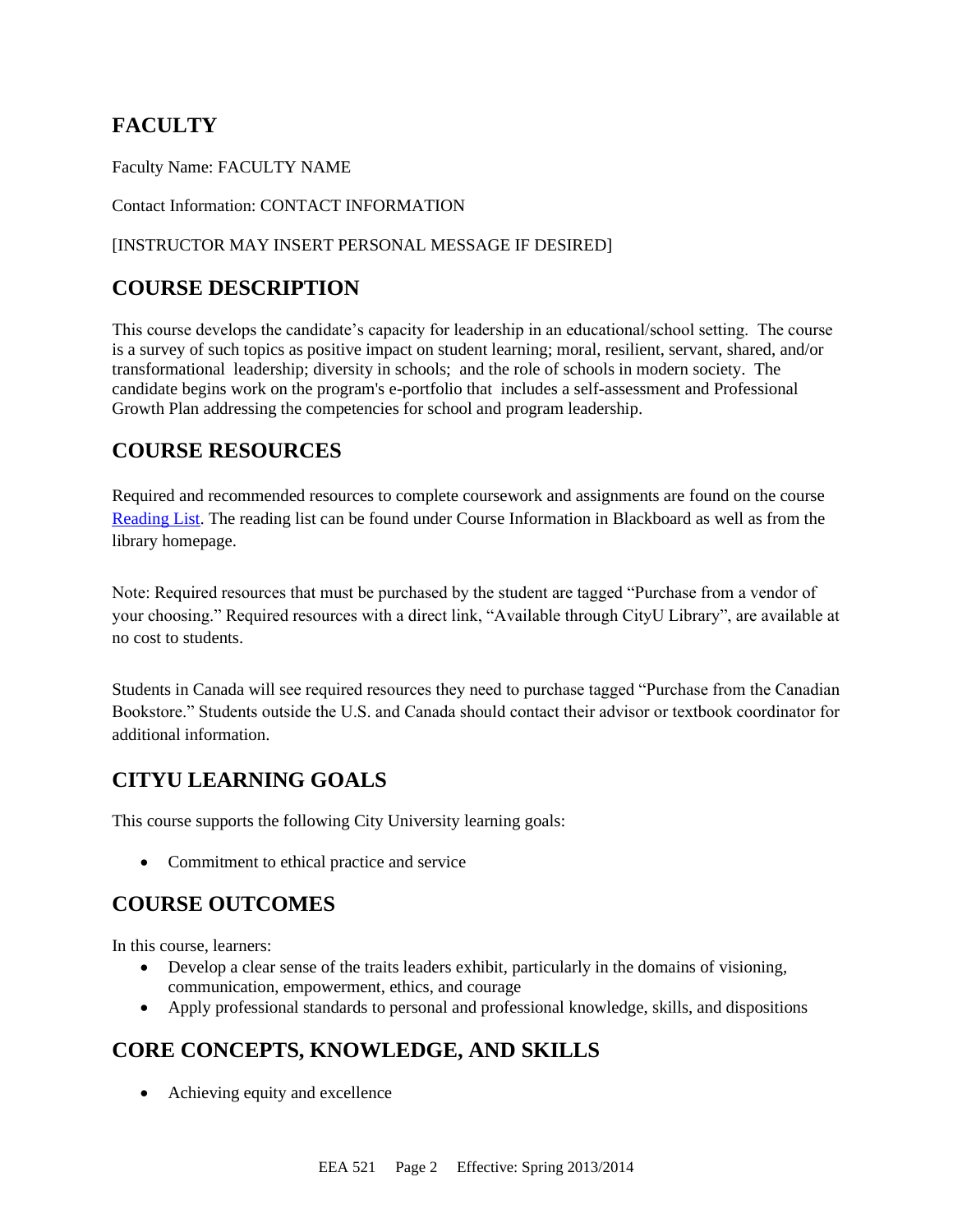- Location, evaluation, and application of professional and scholarly information on leadership and school improvement
- Professional associations
- School climate improvement
- Transformational and resilient leadership and the power of the team

## **OVERVIEW OF COURSE GRADING**

The grades earned for the course will be derived using City University of Seattle's decimal grading system, based on the following:

| <b>Overview of Required Assignments</b>                                                                                                      | % of Final Grade |
|----------------------------------------------------------------------------------------------------------------------------------------------|------------------|
| Washington State Leadership Standard<br>Common Performance Task 1: School<br>Vision and Improvement Plan, Based on<br><b>Equity and Data</b> | 30%              |
| Leadership Standards Assessment,                                                                                                             | 30%              |
| Visionary and Transformational<br>Leadership: Options Assignment<br>Presentation                                                             | 20%              |
| Participation and/or Instructor Determined<br>Assignments                                                                                    | 20%              |
| TOTAL                                                                                                                                        | 100%             |

## **SPECIFICS OF COURSE ASSIGNMENTS**

The instructor will provide grading rubrics that will provide more detail as to how this assignment will be graded.

Issues of

## Washington State Leadership Standard Common Performance Task 1: Study of the School or District Program Vision

Focusing on the two pillars of highly effective schools, the instructional program (curriculum, instruction and assessment) and school culture, a candidate will develop a school vision and improvement plan for one school-based priority area. The candidate will collect and analyze quantitative and qualitative data on student performance with attention to issues of equity, disproportionality, and inclusion, student and teacher relationships and school culture, select a priority area for focus, document existing school programs, services and practices, and develop a set of goals, objectives and action strategies with input from school leaders and key stakeholder groups.

- Identify gaps in student learning in your building and determine the student subgroup(s) that are facing the most challenging inequities (have the greatest need).
- Select an equity-driven priority area (or Problem of Practice) as your focus.
- Determine what programs and/or services exist in your school/district that are designed to support students in this particular program or content area. Review the services in detail.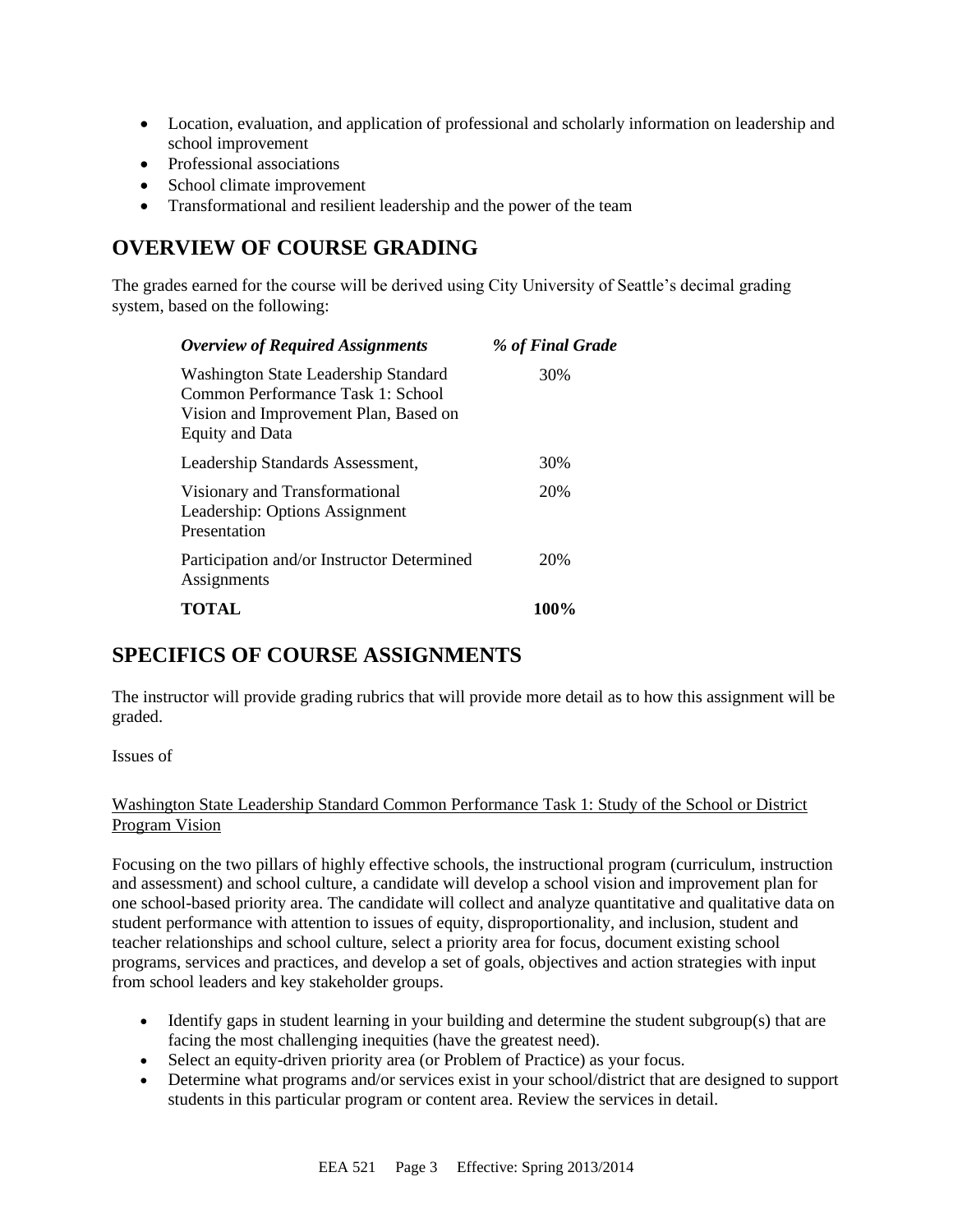- Analyze teacher practice data and student services to determine what is the current state of practice and how well these actual practices align to the intention of the service
- Locate 3-5 resources on evidence-based practices (research or practitioner articles, curated video, books, etc.)
- Use this research to inform a hypothesis (or Theory of Action) on how to improve equitable student learning outcomes in your chosen focus area.
- Set goals for improvement in student learning (outcome) and measured changes in teacher practice (output)
- Develop a plan to improve student learning based on your research.
- Develop/evaluate school hiring policies or procedures in light of equitable, inclusive and culturally responsive practice among teachers and staff.
- Evaluate root causes of inequity and bias within your school and/or district.
- What additional supports and/or services do you see needed to achieve the goals of your plan?
- Design an evaluation plan. What data and other feedback needs to be collected and from whom? (Consider stakeholder voices and perspectives beyond school or district personnel, e.g. youth, parents, or community perspectives.)
- Develop an inquiry cycle timeline for this project, including the designation of a school team or committee for this work. Ascertain what the administrative team's (including your) role will be in this project.

## **Aligned NELP Standards and Components:**

- Primary: 1.1, 1.2, 6.1, 6.2
- Secondary: 3.1, 3.2, 3.3, 4.3, 4.4, 5.3, 7.1 The assignment rubric measures primary components and communication.

## **Suggested Work Possibilities:**

- Participate/define mission/vision work
- Participate in developing improvement plan
- Align with board policy and procedures
- Define and include stakeholders in process
- Develop, plan, review cycle
- Define school committee's membership
- Compare your school with school-alikes and school differences inside and outside of your district
- Committee agendas, minutes, competed documents
- Committee agendas, minutes, competed documents
- Copies of policies and references
- Agendas, newsletters, emails, sign-ups, rosters
- Cycle document, documented as policy
- Agendas, minutes, staff rosters, constituencies list
- Data analysis, slides, school visits, calendars, internship logs, evaluation forms

| <b>Components</b>                                     | % of Grade |
|-------------------------------------------------------|------------|
| Develop a School Mission and Vision                   | 20%        |
| Lead the Improvement Process                          | 20%        |
| <b>Support Student Learning Needs</b>                 | 20%        |
| Develop a Data-informed and Equitable Resourcing Plan | 20%        |
| Communication                                         | 20%        |
| <b>TOTAL</b>                                          | 100%       |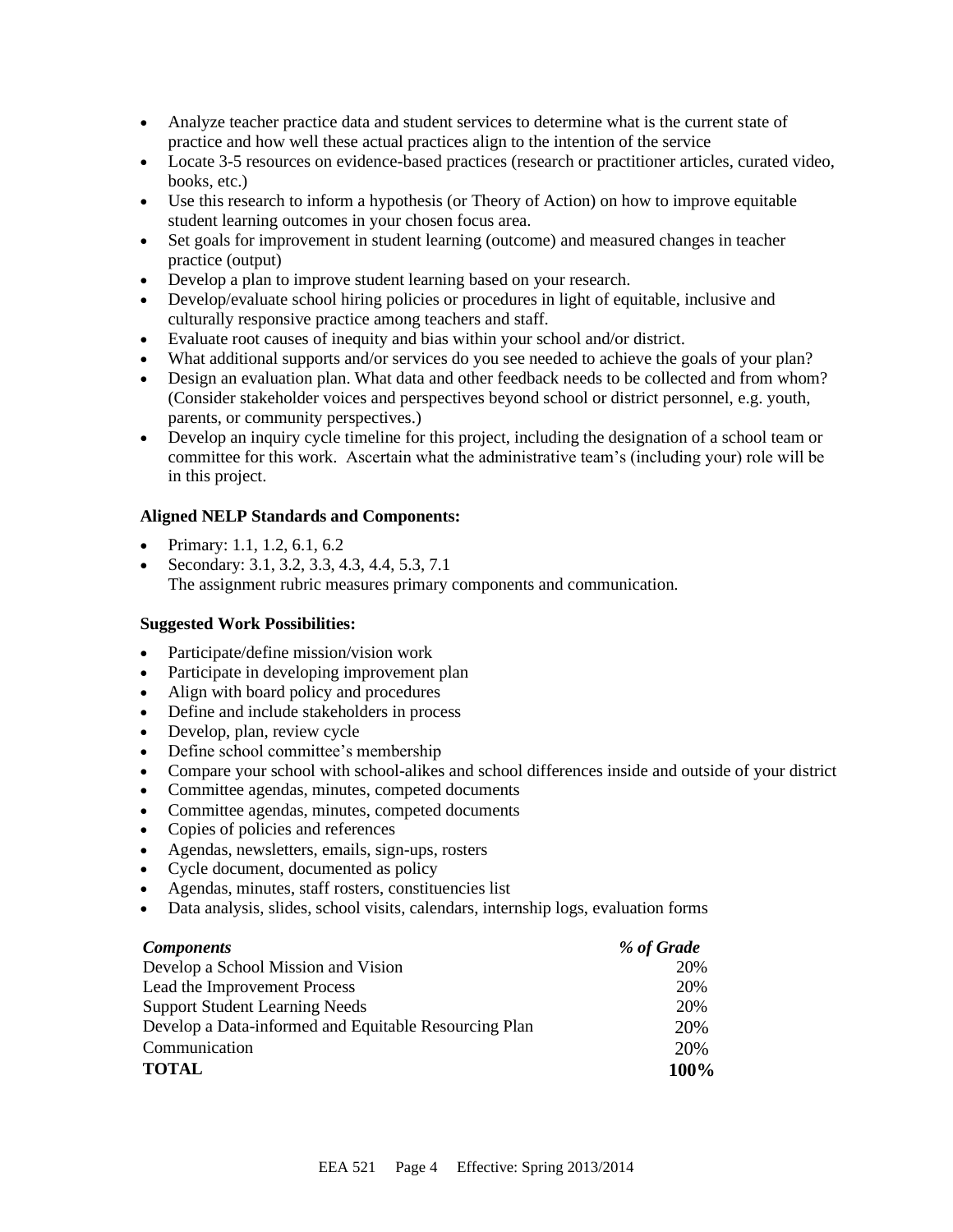## Leadership Standards Self-assessment

Candidates inventory, assess, and reflect upon their professional activities, leadership experiences, knowledge, skills, and cultural competence relative to professional standards and Washington state residency certification requirements. Based upon inventory, assessment, and reflection, they develop a professional growth plan comprised of future goals and actions leading to goal attainment. This assignment is the first of several intentional opportunities to build capacity for leadership development and to track that growth throughout the program and on a quarterly basis during the internship. Additional information, direction, and activities are provided by other instructors and the Educational Leadership Program throughout the program journey. See the Quarterly Reflection template for additional information and instructions, and use the template to complete the assignment. Candidates upload this EEA 521 Leadership Standards Self-assessment to the Quarterly Reflections page of the certification ePortfolio.

| <b>Components</b> | % of Grade |
|-------------------|------------|
| Inventory         | 25%        |
| Assessment        | 25%        |
| Reflection        | 25%        |
| Goals and Actions | 25%        |
| <b>TOTAL</b>      | 100%       |

## Visionary and Transformational Leadership: Options Assignment Presentation

Candidates choose from one of four "options" and make a multimedia presentation to the class of a book review or research process and findings. The presentation to the class is 7-10 minutes in length. As appropriate, include three to five current research studies and/or sources in addition to citations from the two course texts and class notes in an additional references slide. The instructor may provide additional details for the presentation, including procedures for peer assessment.

Option 1: Leadership and Courage Book Review. Select and read a book on courage and leadership based on the premise that risk taking is an important quality in demonstrating moral leadership. The book may be a biography, fiction, or non-fiction that addresses courageous leadership. The review includes: a summary of the leader's story, a description of the setting(s) of the story, and the political and cultural events that affected the leader's behaviors and decision(s). Describe how the leader exhibited courage and examine the leader's values and abilities to lead. Relate your analysis to the professional practice of school leadership. For recommended titles, see the course resource guide in the Blackboard shell.

Option 2: Unheard Voices: An Examination of Your School. Identify a group of "unheard voices" in your school and examine who they are, what they have to say, and why they are not heard. The premise of this assignment is that often the "heard voices" in any school community may cover or obscure other "unheard voices". An educational leader has the responsibility to develop the instincts, skills, and strategies to respectfully hear all voices. In the report, include the methodology for discovery of the group, their concern(s), and your reflections on considerations in giving them voice. Develop a specific plan or protocol as to how the principal (you) would assure that the group is heard. Contemporary issues that may be addressed in this research might include: teacher quality, school reform standards and assessments, student safety, and/or students with unique and/or special needs.

Option 3: Gender Equity Issues: Boys and Girls in Our Schools. Examine the premise that male and female students have unique characteristics and needs as learners which, if understood and appropriately reinforced, will increase their confidence and success. Review current literature and research on boys and girls and its implications for school leadership. Seek the background information needed to guide a staff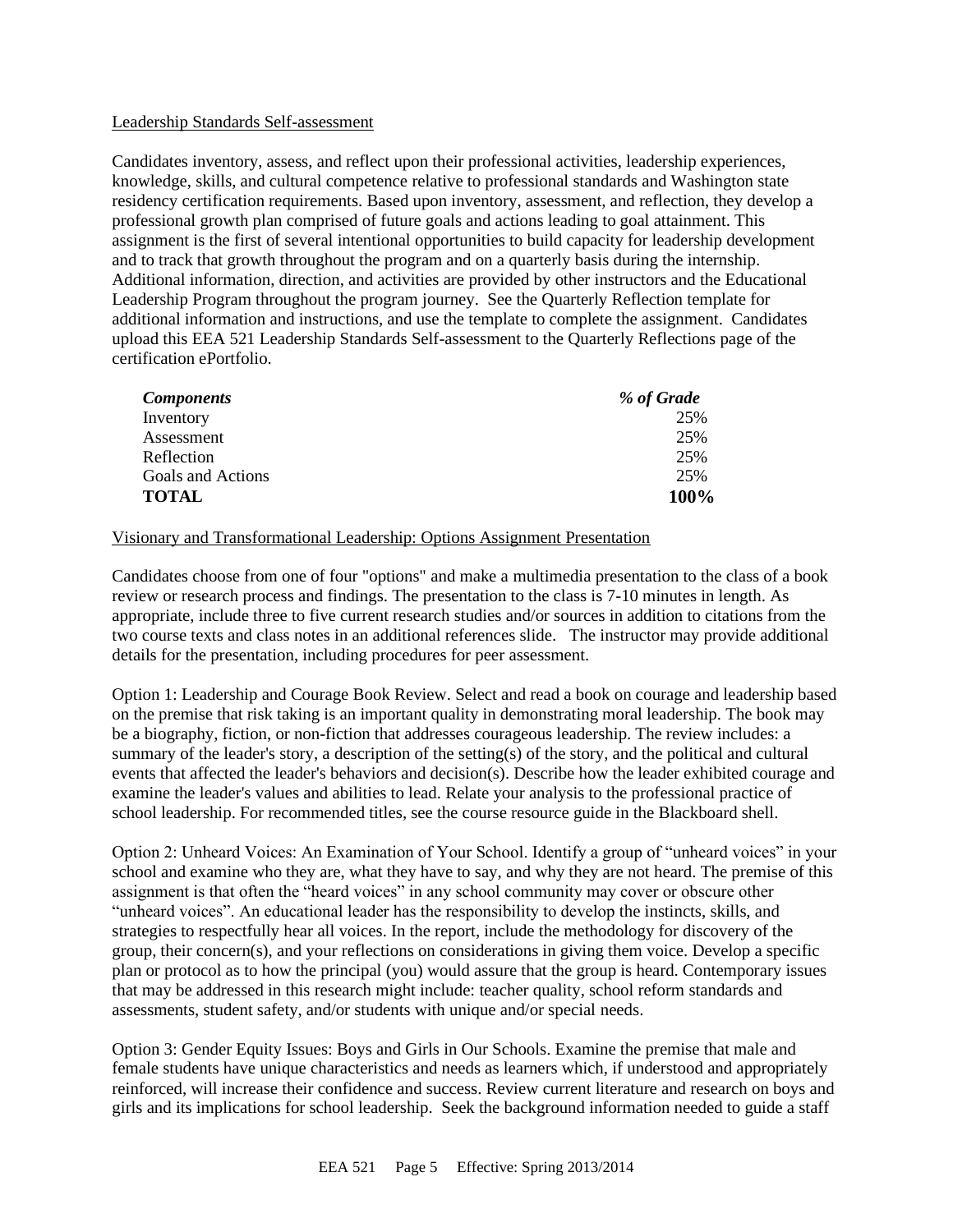in developing the insights and skills to understand and address more effectively the needs of all students in our schools by gender. For a list of possible recommended titles see the course resource guide.

Option 4: Transformational Leadership Book Review. Select and read a book by or about a leader recognized for having an exceptional impact on an organization or community. Describe the skills and strategies used by the leader and rationale for their use. Reflect on any of the leader's methods that can be applied to leadership in schools and one's own leadership repertoire (e.g., effective communications, collaborative decision making, shared vision).

| <i>Components</i> | % of Grade |
|-------------------|------------|
| Content           | 50%        |
| Communication     | 50%        |
| <b>TOTAL</b>      | 100%       |

#### **Participation**

Participation fosters interactive learning and understanding of course content from multiple perspectives. Each week in an Online course requires participation in a discussion forum or a webinar. Mixed-mode courses require participation on-site and online. Instructors may determine and communicate other participation requirements.

| <b>Components</b>              | % of Grade |
|--------------------------------|------------|
| Presence in the Discussion     | 30%        |
| Content and Cognition          | 40%        |
| Oral and Written Communication | 30%        |
| <b>TOTAL</b>                   | 100%       |

## **COURSE POLICIES**

Instructors add detail to course policies at their discretion but honor the following agreements set by the program.

#### **Late Assignments**

On-time completion and turn-in of assignments is the expectation, so plan your work accordingly and communicate with the instructor when you anticipate you cannot meet due dates. Late work will receive an automatic deduction and/or revised due date, determined by the instructor on a case-by-case basis.

#### **Participation**

Whether in class, online, or in a mixed mode setting, students will be graded on their participation in discussions; their ability to present, explain, or defend alternative viewpoints; and the degree to which they have mastered the concepts and principles inherent in the study of educational leadership. Written work will be assessed not only on relevance to the subject presented, but also on adherence to good written form and professional presentation.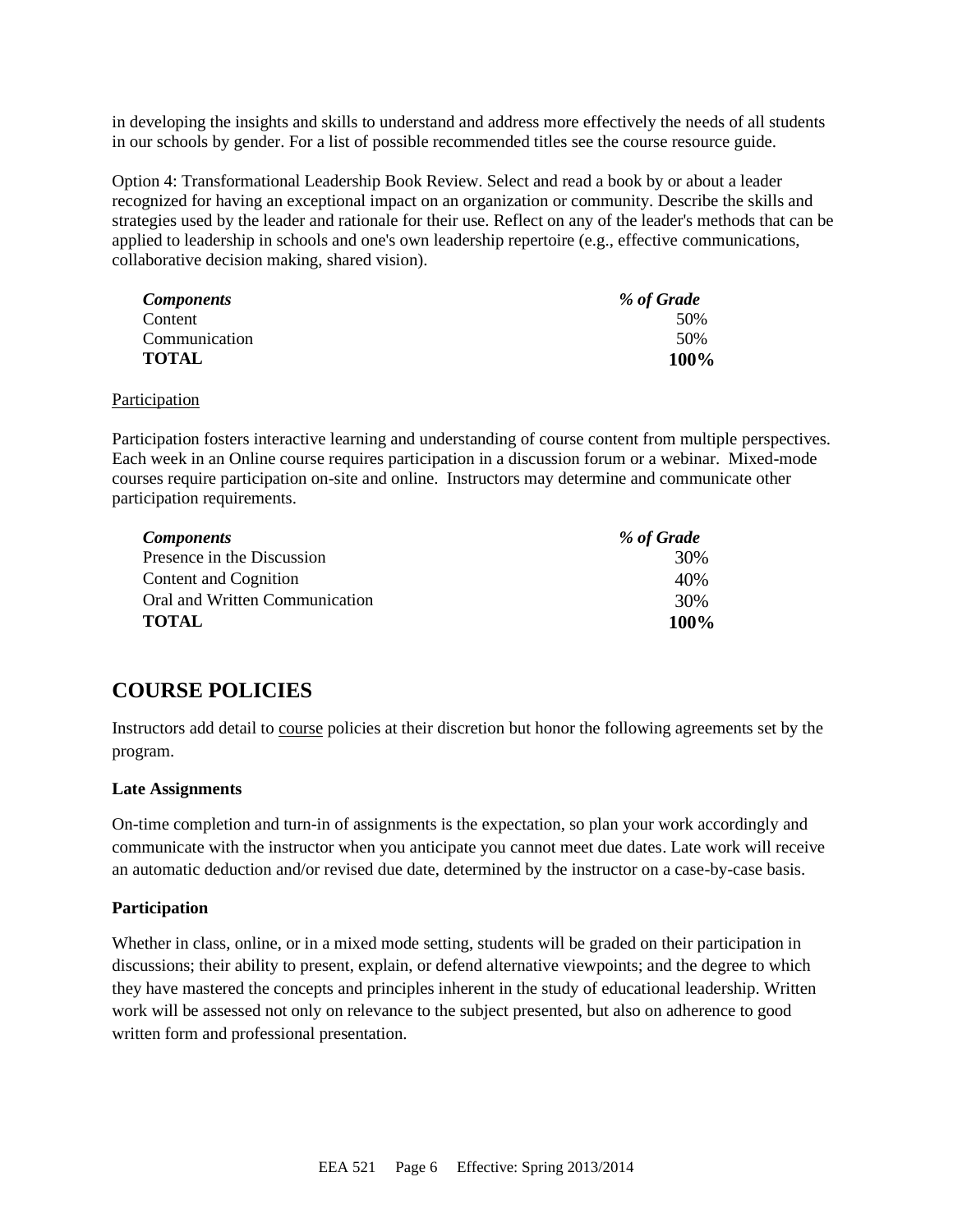## **Professional Writing**

Follow the APA style guide for written work, unless specified differently by the instructor, including crediting authors, using unbiased language, and details of APA style. Assignments require Standard English conventions and logical flow of organization to address topics clearly, completely, and concisely. Word process and proofread your work. We strongly recommend that you have assignments reviewed by a competent writer for quality of content, clarity of expression, correctness of language convention, and required form prior to submission to the instructor. Exceptions may be made by the instructor.

## **End of Course Evaluation (EOCE)**

EOCEs are a university-wide assessment practice. The goal is 100% participation in all courses regardless of delivery mode. During the week before, week of, or week after the end of a course, you will be prompted through Blackboard to complete a standard survey. If you miss or dismiss the pop-up request, you can access the survey through your Student Portal Page>Academic Affairs>Student Resources. Student feedback provides program administrators and faculty with data that inform course development, faculty development, and program change. Please participate actively in a process of continuous improvement by completing the EOCE for this course! Thank you.

## **UNIVERSITY POLICIES**

You are responsible for understanding and adhering to all of City University of Seattle's academic policies. The most current versions of these policies can be found in the [University](https://www.cityu.edu/catalog/)  [Catalog](https://www.cityu.edu/catalog/) that is linked from the CityU Web site.

## **Antidiscrimination**

City University of Seattle and its staff and faculty are committed to supporting our students. We value equity, diversity, and inclusion as a way of life as well as the educational opportunities it provides. City U will not tolerate any form of discrimination based on race, color, ethnicity, sexual orientation, gender identification, socioeconomic status, or religious values. If you have experienced any discrimination based on any of the above, we encourage you to report this to the University. Please report this to your instructor. If you do not feel safe reporting this to your instructor, please report to the Provost or to the Vice President of Student Affairs.

## **Non-Discrimination & Prohibition of Sexual Misconduct**

City University of Seattle adheres to all federal, state, and local civil rights laws prohibiting discrimination in employment and education. The University is committed to ensuring that the education environment is bounded by standards of mutual respect and safety and is free from discriminatory practices.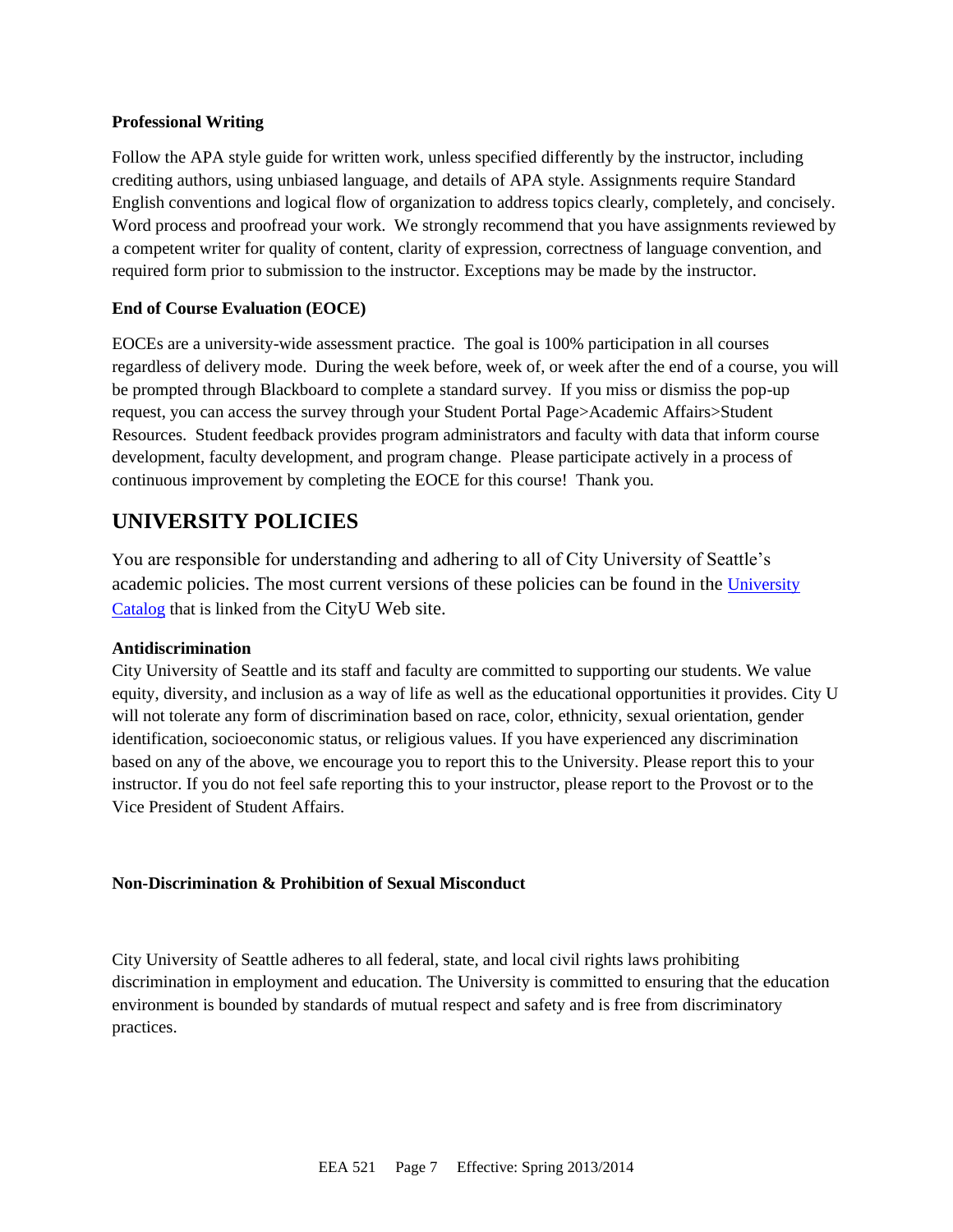In the U.S., the University is required by Title IX of the Education Amendments of 1972 to ensure that all of its education programs and activities do not discriminate on the basis of sex/gender. Sex include sex, sex stereotypes, gender identity, gender expression, sexual orientation, and pregnancy or parenting status. Sexual harassment, sexual assault, dating and domestic violence, and stalking are forms of sex discrimination, which are prohibited under Title IX and by City University of Seattle policy. City University of Seattle also prohibits retaliation against any person opposing discrimination or participating in any discrimination investigation or complaint process internal or external to the institution. Questions regarding Title IX, including its application and/or concerns about noncompliance, should be directed to the Title IX Coordinator. For a complete copy of the policy or for more information, visit <https://my.cityu.edu/titleix> or contact the Title IX Coordinator.

In Canada, in compliance with the British Columbia Human Rights Code, the Alberta Human Rights Act, WorksafeBC, and the Workers' Compensation Board of Alberta, the University believes that its environment should at all times be supportive and respectful of the dignity and self-esteem of individuals. Discrimination, harassment and bullying conduct, whether through person to person behaviour or via electronic communications such as email or social media is not acceptable and will not be tolerated. As an educational institution, it is our responsibility to cultivate an environment of excellence, equity, mutual respect and to recognize the value and potential of every individual. The University will take all necessary steps to meet or exceed the requirements of the law to prevent discrimination, harassment and bullying. The Respectful Workplace Policy for the prevention of discrimination, harassment and bullying policy and procedure can be found at <https://www.cityu.edu/discover-cityu/about-cityu/> under the Policies section or at <https://www.cityuniversity.ca/about/>.

#### **Religious Accommodations**

City University of Seattle has a policy for accommodation of student absences or significant hardship due to reasons of faith or conscience, or for organized religious activities. The University's policy, including more information about how to request an accommodation, is available in the University Catalog and on the my.cityu.edu student portal. Accommodations must be requested by the 20% mark of this course (e.g. day 14 of a ten-week course, day 7 of a 5-week course) using the Religious Accommodations Request Form found on the student dashboard in the my.cityu.edu student portal.

#### **Academic Integrity**

Academic integrity in students requires the pursuit of scholarly activity that is free from fraud, deception and unauthorized collaboration with other individuals. Students are responsible for understanding CityU's policy on academic integrity and adhering to its standards in meeting all course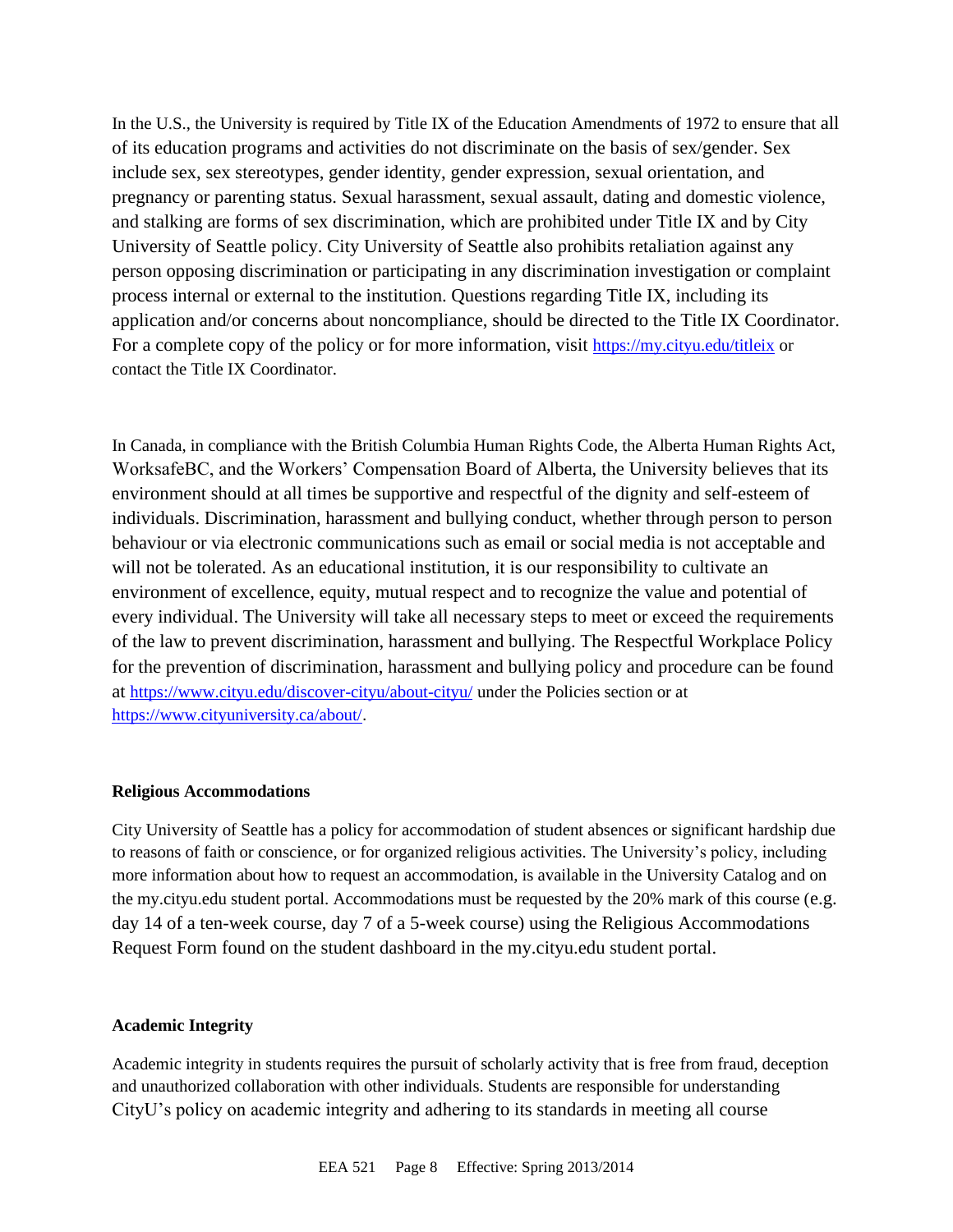requirements. A complete copy of this policy can be found in the University Catalog in the section titled [Academic Integrity Policy](https://www.cityu.edu/catalog/;) under Student Rights & Responsibilities.

## **Attendance**

Students taking courses in any format at the University are expected to be diligent in their studies and to attend class regularly. Regular class attendance is important in achieving learning outcomes in the course and may be a valid consideration in determining the final grade. For classes where a physical presence is required, a student has attended if they are present at any time during the class session. For online classes, a student has attended if they have posted or submitted an assignment. A complete copy of this policy can be found in the [University Catalog](https://www.cityu.edu/catalog/;) in the section titled Attendance under Student Rights & Responsibilities.

## **Final Assignments Due Date**

Final assignments for each class at CityU must be due on or before the final date of the course as indicated in the university's course information system. Due dates that extend beyond the final date of the course may negatively impact tuition funding for students.

## **SUPPORT SERVICES**

#### **Disability Services Accommodations Statement**

Students with documented disability who wish to request academic accommodations are encouraged to contact Disability Support Services to discuss accommodation requests and eligibility requirements. Please contact Disability Support Services at [disability@cityu.edu](mailto:disability@cityu.edu) or 206.2369.4752 or visit the [Disability Support Services](https://my.cityu.edu/department/disability-support-services/) page in the my.cityu.edu portal. Confidentiality will be observed in all inquiries. Once approved, information about academic accommodations will be shared with your course instructors.

#### **Library Services**

CityU librarians are available to help students find the resources and information they need to succeed in this course. Contact a CityU librarian through the [Ask a Librarian](http://library.cityu.edu/ask-a-librarian/) service, or access [library resources and services](http://library.cityu.edu/) online, 24 hours a day, seven days a week.